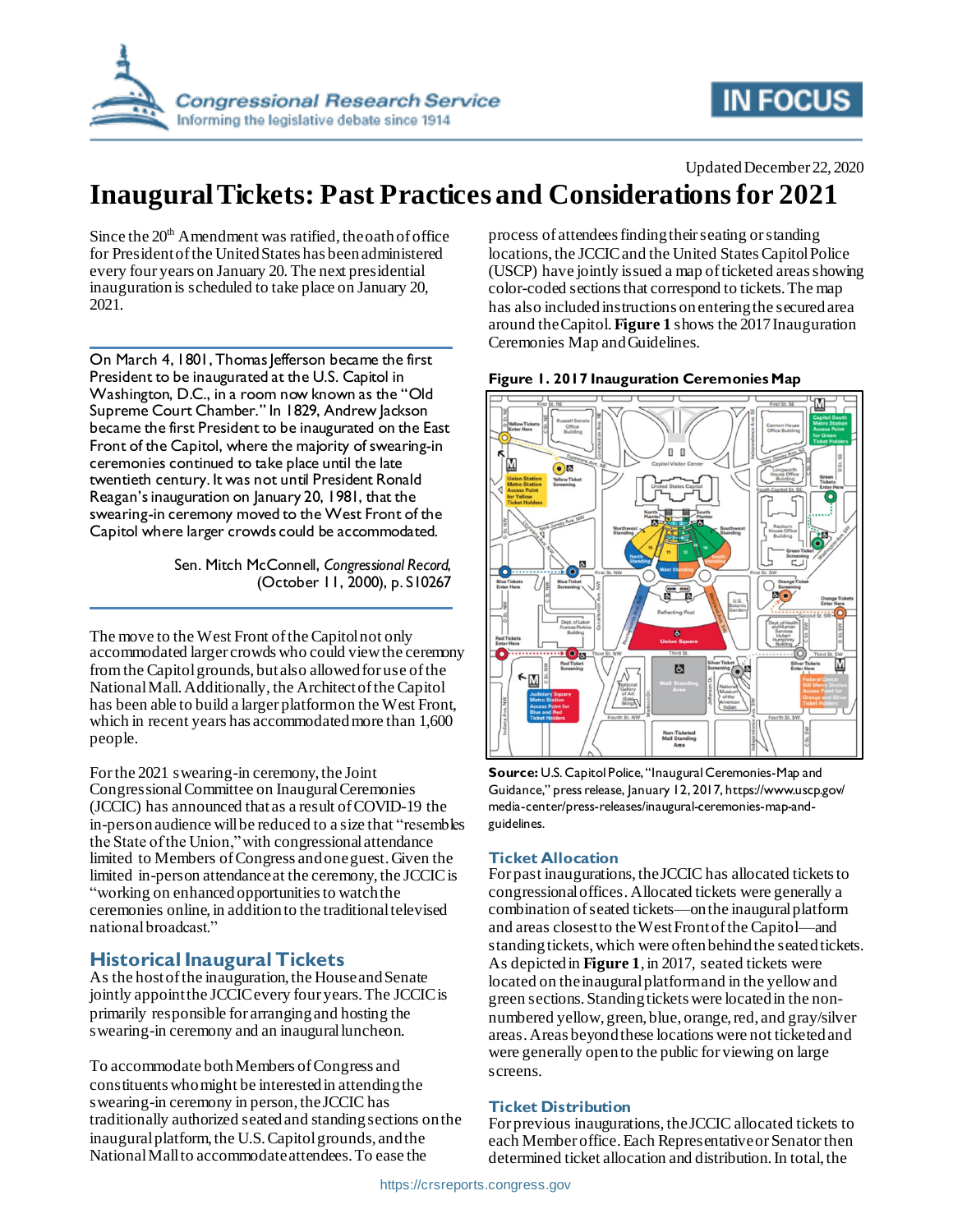JCCIC traditionally distributed approximately 200,000 tickets.

For 2021, the JCCIC intends to issue commemorative ticket packets for distribution to Member offices after the swearing-in ceremony.**[Figure 2](#page-1-0)** shows an example of a ticket issued for President John F. Kennedy's 1961 Inauguration.

#### <span id="page-1-0"></span>**Figure 2. 1961 Inaugural Ceremony Ticket**



**Source:** U.S. Congress, Senate, "1961 Inauguration Ceremony," at https://www.senate.gov/artandhistory/art/presidential\_inaugurations/ 1961 Kennedy Johnson.htm.

### **Considerations for the 2021 Inauguration**

As Inauguration Day draws nearer, in addition to the limited in-person attendanceand Member offices' commemorative ticket distribution, several other considerations might be relevant for the 2021 Inauguration. These include COVID-19 and security.

#### **COVID-19**

The JCCIC has announced that "due to the global pandemic ... [it] is committed to traditional, inclusive, and safe ceremonies and will continue to monitor the situation and provide information to all Members as it comes available." On December 16, 2020, the JCCIC announced that "The JCCIC, in consultation with diversified public health and medical experts and the Presidential Inaugural Committee, has determined that this global pandemic and the rise in COVID-19 cases warranted a difficult decision to limit attendance at the 59<sup>th</sup> Inaugural Ceremonies to a live audience that resembles a State of the Union,"

Historically, inauguration plans at times have been adjusted. For example, when January 20 falls on a Sunday, public ceremonies have historically been moved to Monday, January 21, with the President-elect sworn in during a private ceremony at noon on January 20. Further, in 1985, for President Ronald Reagan's second inauguration, January 20 fell on a Sunday and the public ceremony was scheduledfor the West Front of the Capitol on Monday, January 21. The January 21 ceremony, however, was moved indoors to the Capitol Rotunda because of freezing weather (an estimated 7°F, with a wind chill of -10°F to -20°F at noon, the constitutionally specified time for the beginning of the new presidential term). **[Figure 3](#page-1-1)** shows President Reagan'ssecond public inauguration ceremony in the U.S. Capitol Rotunda.

#### <span id="page-1-1"></span>**Figure 3. President Ronald Reagan's 1985 Public Inauguration Ceremony**



**Source:** Library of Congress, *Fish-eye view of the rotunda in the U.S. Capitol, just prior to the swearing-in ceremony of Ronald Reagan*. Washington,DC, 1985. Photograph. https://www.loc.gov/item/ 00652317.

#### **Security**

The USCP, along with the United States Secret Service (USSS) and other federal law enforcement agencies, provides security for the inauguration. The USSS is the lead federal law enforcement agency, as authorized byP.L. 106- 544, and provides security for the President-elect (and current President, for inaugurations involving a transition) and coordinates the event as a National Special Security Event (NSSE). The USCP provides policing and security for Members of Congress and around the Capitol Building.

For the 2021 Inauguration, USCP has set up a security perimeter around the West Front of the Capitol in preparation for the swearing-in ceremony. Additionally, on Inauguration Day, streets around the Capitol Complex are generally closed and access to Capitol Hill buildings is restricted.

This InFocus will be updated as circumstances warrant.

For more information on the Inauguration, see CRS Report R42603, *Joint Congressional Committee on Inaugural Ceremonies: History, Membership, and Inaugural Activities*; and CRS Report R42867, *Inauguration Security: Operations, Appropriations, and Issues for Congress*.

**Jacob R. Straus**, Specialist on the Congress

**IF11688**